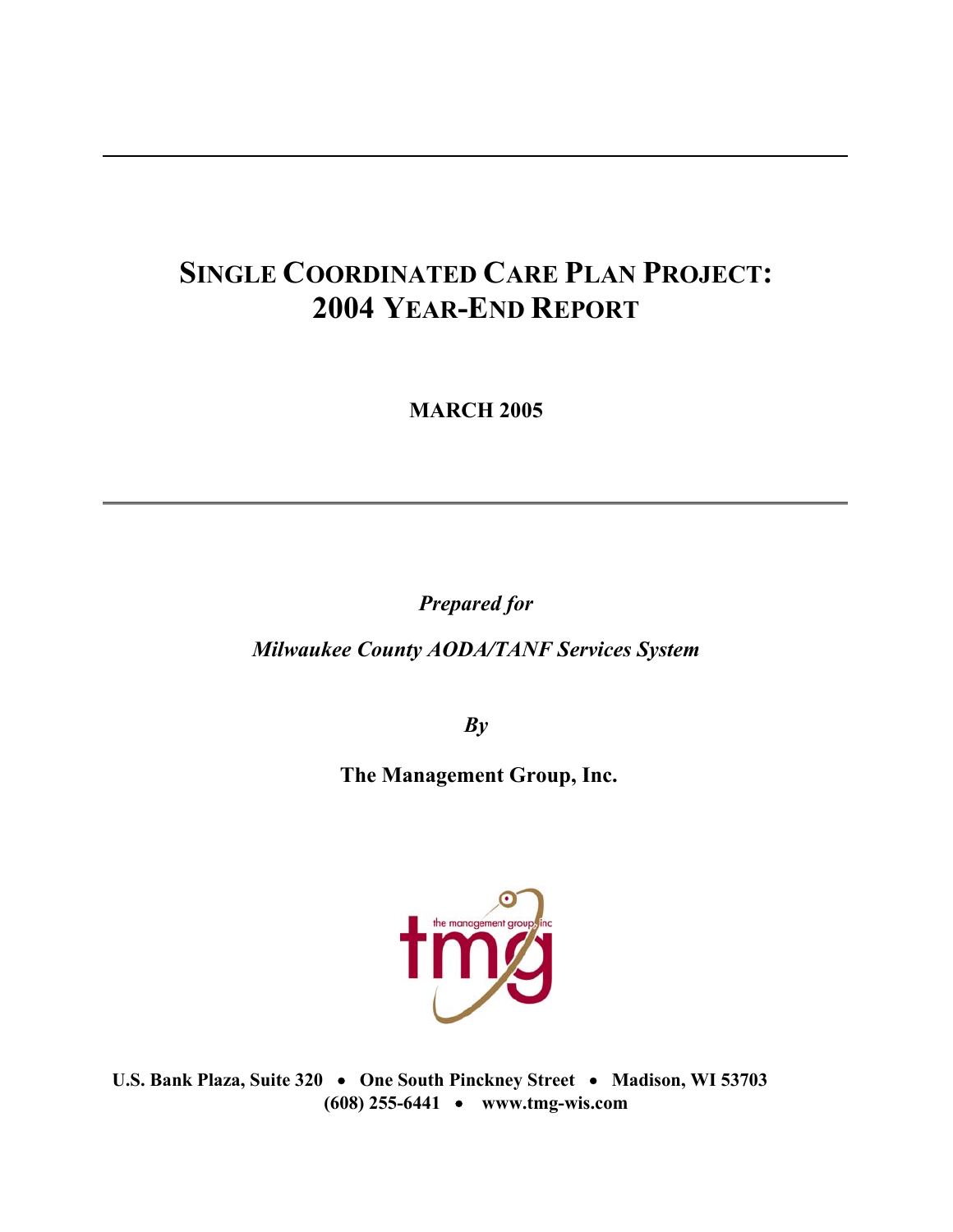# **Table of Contents**

| Attachment A. | Core Values                                |
|---------------|--------------------------------------------|
| Attachment B. | <b>Consumer Subcommittee Meeting Notes</b> |
| Attachment C. | The SCCP "Original" Care Plan Form         |
| Attachment D. | <b>SCCP Meeting Notes</b>                  |

Note: The PDF version of this report does not contain the attachments. Specific attachments<br>are available from TMG by request.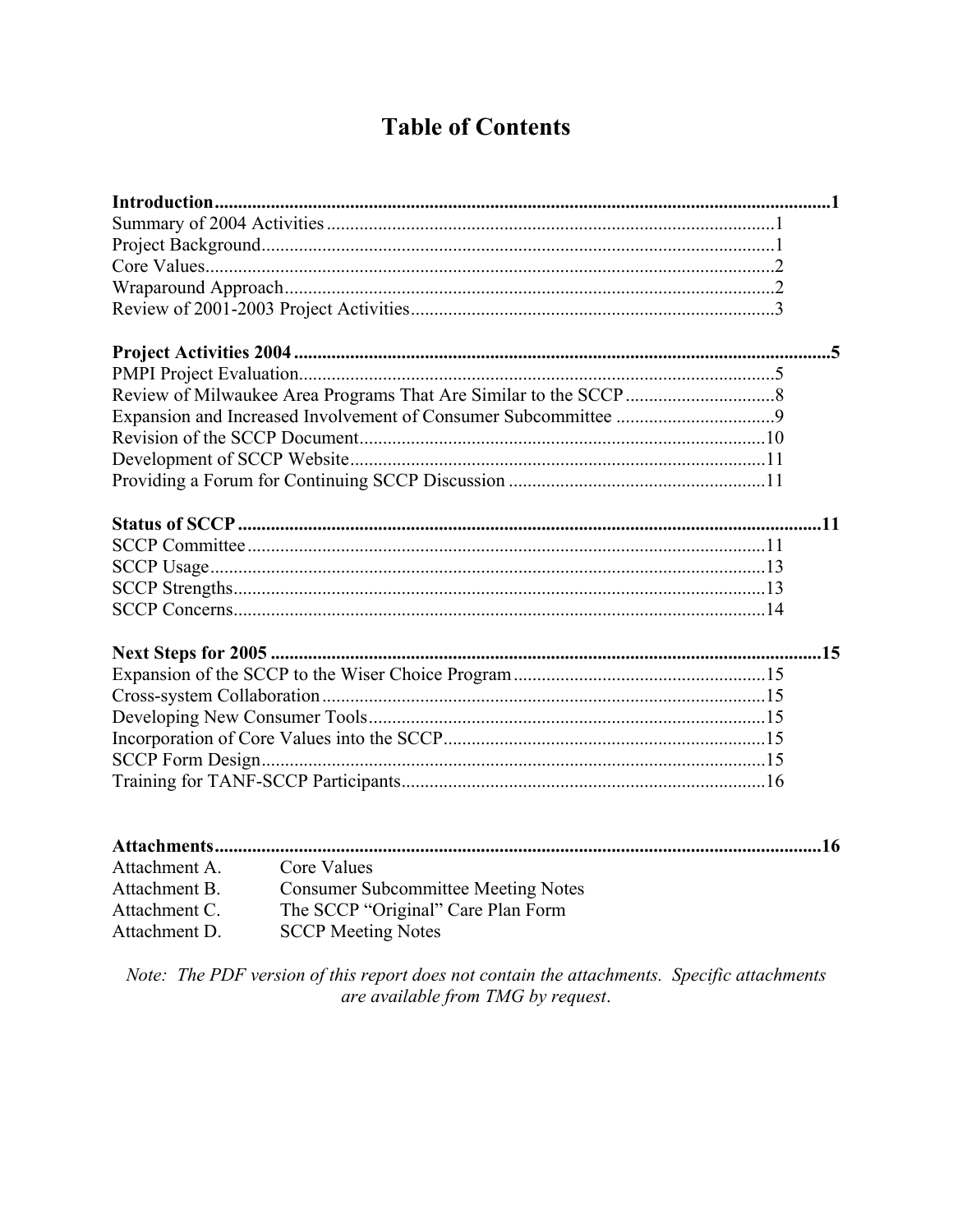# **SINGLE COORDINATED CARE PLAN PROJECT: 2004 YEAR-END REPORT**

### **Introduction**

### **Summary of 2004 Activities**

The 2004 calendar year marks the fourth year of the Single Coordinated Care Plan (SCCP) project. From its inception in 2001, the objective of the SCCP project has been to develop and support a single coordinated care plan for consumers who are involved in multiple service systems, including AODA, W-2, Child Welfare, Corrections, and Mental Health. Working in conjunction with the Milwaukee AODA/TANF Services System and representatives from each of the service systems, TMG spent 2004:

- Facilitating intersystem dialogue via the SCCP Committee;
- Completing a system-wide process and performance improvement survey;
- Looking at a variety of other coordinated service team care plans and programs currently being used in the County and by the state;
- Continuing to expand and involve the role of the SCCP Consumer Subcommittee; and
- Developing an SCCP website and providing SCCP communications to the committee.

All efforts in 2004 were directed at sustaining and enhancing the SCCP and supporting agencies to continue to develop consumer-centered care plans that bring the consumer, the consumer's supports, and service systems together to help the consumer meet his or her goals.

Specific projects in 2004 included:

- Performance Measurement Process Improvement (PMPI) Project Evaluation;
- Review of Milwaukee Area Programs That Are Similar to the SCCP;
- Expansion and Increased Involvement of Consumer Subcommittee;
- Revision of the SCCP document:
- Development of the SCCP website; and
- Providing a Forum for Continuing SCCP Discussion.

Descriptions of each of these projects are provided in Section 2 – Project Activities 2004.

# **Project Background**

The SCCP Project is an outgrowth of the Milwaukee Family Services Coordination Initiative, a major initiative involving the State of Wisconsin, Milwaukee County, consumers, and representatives of Milwaukee-area service systems. The Initiative identified barriers to positive outcomes for women involved in multiple systems and developed recommendations for addressing those barriers. A major recommendation stemming from the Initiative was that there be *a single, coordinated care plan* for consumers with multi-system involvement. The

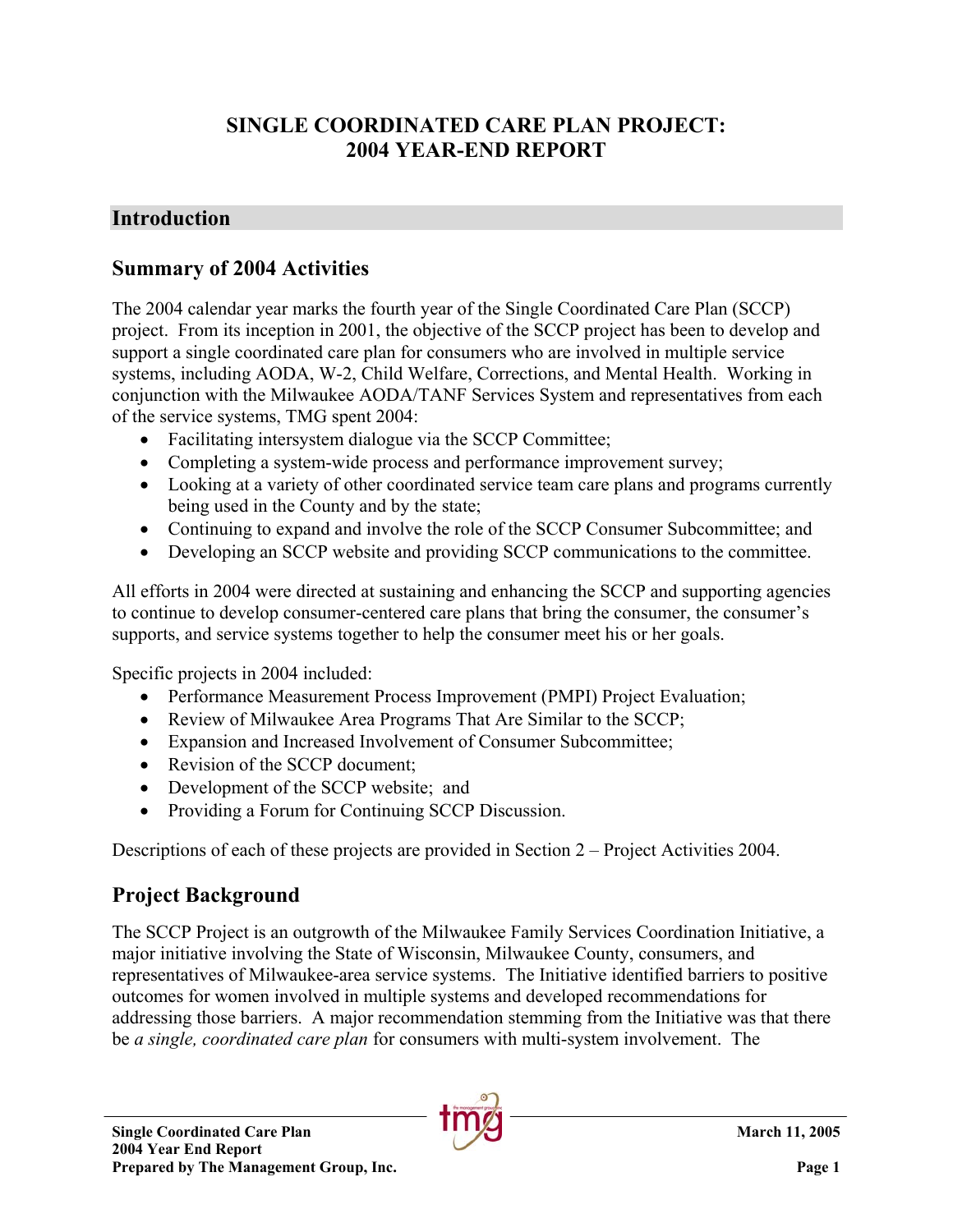Community Partnership Group report, prepared as part of the Initiative, described the single coordinated care plan as follows:

*"The plan should be strength-based and should take into account the needs of the consumer and her family. It should build on natural supports that the consumer has through family, neighbors, the faith community, or other sources. It should be developed with the active participation of the consumer, key people in the consumer's life, and representatives of all systems with which the consumer is involved. It should be reflective of the core values associated with this initiative."* 

The Milwaukee AODA/TANF Services System retained The Management Group, Inc. (TMG) to provide facilitation and project management services for this project. An SCCP committee, with representation from consumers, systems, and community organizations, and a Consumer Subcommittee were established in February 2001 to design and implement the SCCP.

# **Core Values**

The SCCP was built on a series of core values developed by DHFS in partnership with county agencies, local providers, and families. These core values articulate the Department of Health and Family Services' (DHFS) shared vision for supporting families needing substance abuse, mental health and/or child welfare services to improve the quality of their lives. DHFS described this vision in its 2002 Approach Paper stating that its goal was:

*"To implement a practice change and system transformation in Wisconsin by having a strength-based coordinated system of care, driven by a shared set of core values, that is reflected and measured in the way we interact with and deliver support and services for families who require substance abuse, mental health, and child welfare services."* 

The Core Values can be found in Attachment A, and on the SCCP web page at www.tmg-wis.com.

# **Wraparound Approach**

In addition to the core values, the SCCP builds on the Wraparound approach to care management. Wraparound is a process to build more effective support for children and families. Within this process there are a number of key elements that help a community and its providers to develop a needs-based support process for families. The key elements are:

- Building family driven team;
- Discovering and building on strengths and assets;
- Determining the needs of the family;
- Building and implementing a strengths-based plan; and
- Celebrating success and ensuring unconditional care.

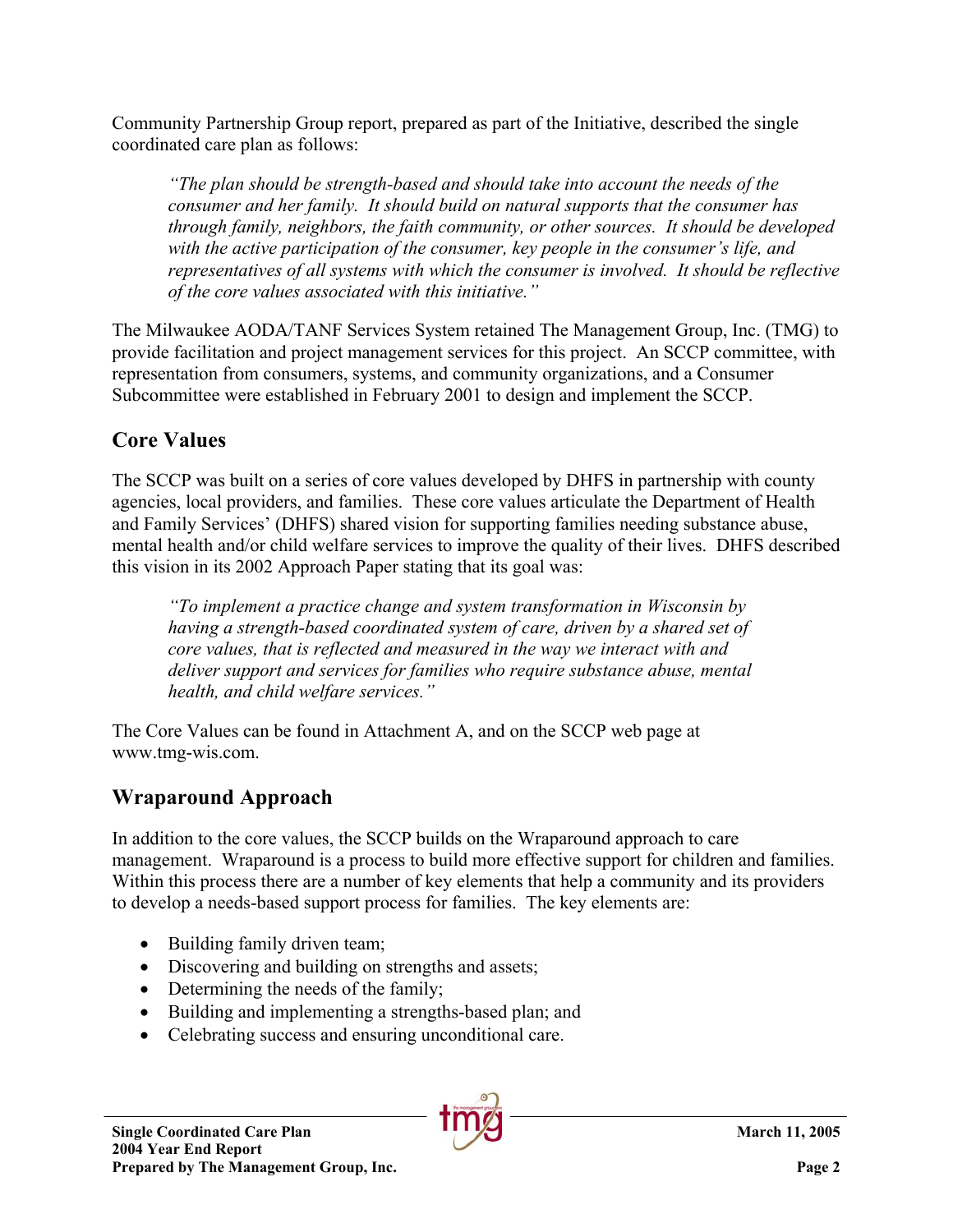The Wraparound approach is driven by the needs of the consumer and his/her family, as articulated by the consumer. It effectively coordinates the resources of all of the service systems with which the consumer is involved, and it goes beyond formal services to identify and implement innovative approaches for addressing the consumer's individual needs. Finally, the Wraparound process incorporates informal supports, such as family, neighbors, and community members, to help the consumer meet his/her needs and to help build supportive relationships that the consumer can rely on when formal social service supports are no longer required.

# **Review of 2001-2003 Project Activities**

Since its inception, the SCCP Committee has accomplished a number of program initiatives. These initiatives have contributed to the continued growth and development of the program. Following is a summary of major directions and achievements from the program's beginnings in 2001 through 2003.

### **The SCCP Process Guide**

TMG, in collaboration with the SCCP Committee, developed *The SCCP Process Guide. The SCCP Process Guide* is designed to be used by participants on SCCP teams and covers key concepts of the program, the team meeting process, and provides answers to frequently asked questions. It also provides model documents (forms, letters, etc.) for use by SCCP teams. *The SCCP Process Guide* is now available online at the TMG website, www.tmg-wis.com.

### **Care Plan Document Development and Revision**

One of the primary achievements of the SCCP Committee has been to develop and revise the SCCP form. The SCCP form is critical to the SCCP process. It records the consumer's vision and goals, as well as specific strategies to accomplish these goals, including what will be done, who would do it, due dates and funding sources. The challenge has been to accommodate the needs of all participants—the requirements of consumers and agency staff, as well as the care team facilitators. A first version of the form was finalized in 2002. After much discussion and thought, a workgroup revised the form, resulting in a somewhat different 2003 SCCP form intended to be easier for the facilitator to complete. In 2004, staff at DHFS and Milwaukee County Behavioral Health pointed out that the "new" version of the SCCP form did not require information that the state and county could use for their own funding and data gathering purposes. This new format made it more difficult to access payment from Medicaid or other sources. The form continues to undergo revision.

### **Developing Consumer Involvement in the SCCP**

Consumer involvement has been a cornerstone of the SCCP program. The SCCP has a consumer subcommittee, led by a professional facilitator, which meets on a monthly basis. The consumer subcommittee's recommendations have been influential, identifying directions for the SCCP committee, and have led to changes in SCCP-related requirements in contracts between Milwaukee DHS and AODA providers. Throughout the development of the SCCP, TMG and the Committee have made a concerted effort to increase consumer committee membership and involvement. Outreach efforts have included presentations at primary agencies, consumer involvement on various workgroups, input on committee meeting presentations, and offering the consumer perspective on various SCCP issues.

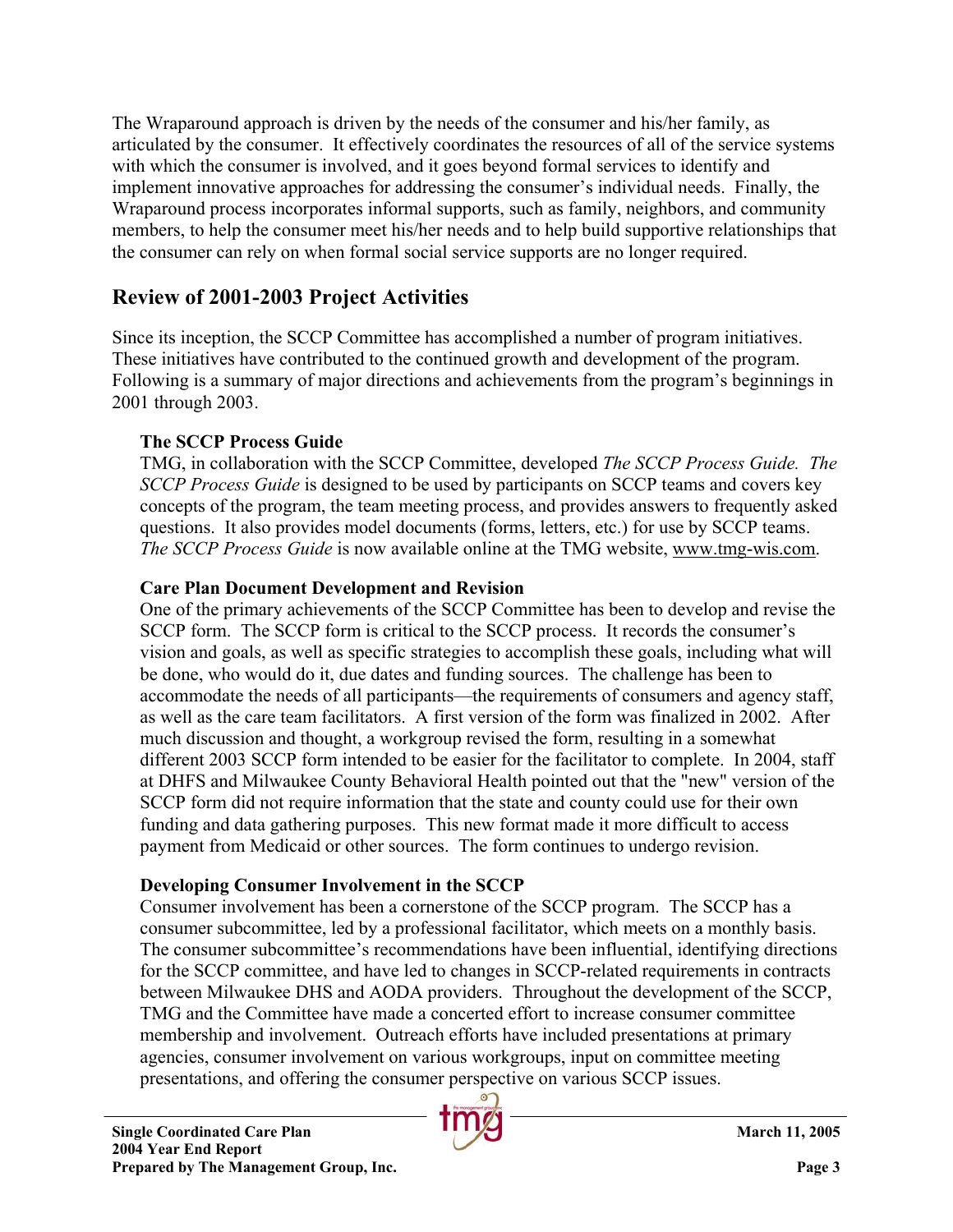#### **Funding Source Project**

In response to concerns about how to best use or access TANF money and which agencies pay for what services, TMG worked with the SCCP Committee to develop the SCCP *Funding Reference Guide* for facilitators, consumers, and team members. The *Funding Reference Guide* uses input from each of the major systems involved with the SCCP— AODA/TANF providers, Corrections, Child Welfare, and W-2. The guide serves as a reference for SCCP teams to help assure equitable division of financial support for SCCP plans among service systems. The guide also helps teams identify and determine which systems can potentially fund a service or support, including requests for non-traditional services or items.

#### **Performance Measurement and Process Improvement (PMPI)**

The PMPI was an attempt to make a qualitative evaluation of the SCCP program two years after the program's inception. The project surveyed consumers and agency representatives about their experience with the SCCP process. Thirty-five consumers participated in telephone or in-person interviews. One hundred twelve agency representatives responded to a written survey about their SCCP experience. An extensive evaluation followed. The overall results of the surveys were quite positive. Consumers and agency representatives gave insight into the helpful effect the SCCP process has had on participants. Consumers and agency respondents indicated the SCCP has enhanced coordination among agencies and consumers to promote consumer-centered, strength-based care. The PMPI is posted online at www.tmg-wis.com.

#### **Assuring Confidentiality Compliance**

In its efforts to assure that the SCCP process complies with state and federal confidentiality requirements, TMG and the Committee developed consent for release forms for the SCCP process. These forms are compliant with 42CFR confidentiality requirements. In 2002, the Milwaukee AODA/TANF Services System and the DHFS Bureau of Substance Abuse Services co-sponsored a conference titled, "Confidentiality of Alcohol and Drug Treatment Records: Issues, Options, and Solutions." Erika Wood, Esq., of the Legal Action Center, New York, NY, presented the information on Federal law and regulations governing the confidentiality of alcohol and other drug abuse patient record. The conference was followed by a half day Special Working Session for SCCP Committee members titled: "AODA Confidentiality and the Single Coordinated Care Plan."

#### **SCCP Training**

The SCCP is a formalized, team-based process. Due to the many systems involved in the program, staff experience on care teams is varied and inconsistent. To that end, TMG developed a two-hour SCCP training that offers an overview of the care plan and the SCCP process. The training focuses on expectations for the team, the importance of collaboration, confidentiality issues, and consumer-centered planning. Throughout the history of the program, TMG has conducted a number of these trainings when requested.

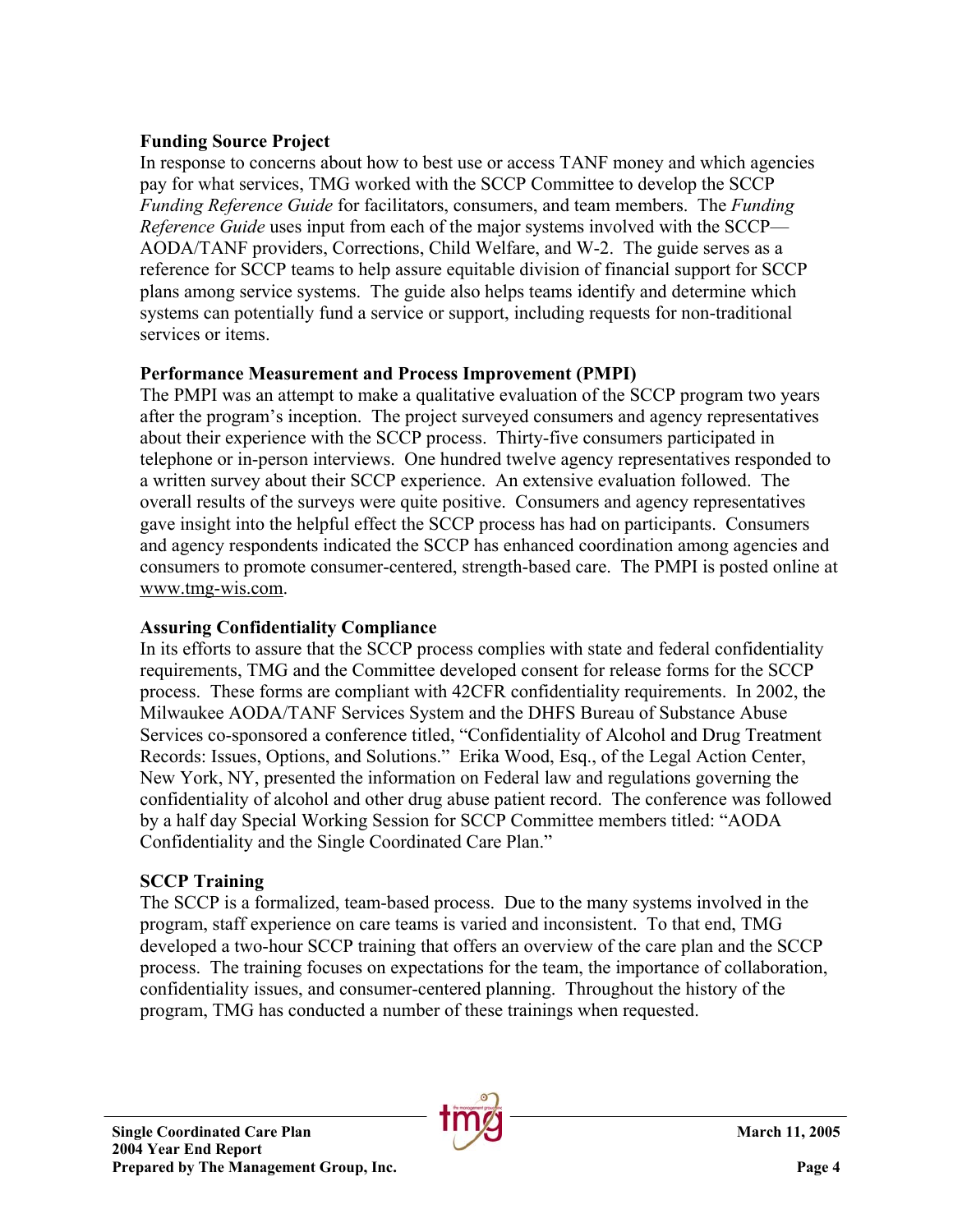### **Project Activities 2004**

To sustain and enhance the successful implementation of the SCCP in the Milwaukee County AODA/TANF Services System, the SCCP Committee focused on the following activities in 2004.

- Performance Measurement Process Improvement (PMPI) Project Evaluation;
- Review of Milwaukee-area Programs that are Similar to the SCCP;
- Expansion and Continued Involvement of Consumer Subcommittee;
- Revision of the SCCP document:
- Development of the SCCP website; and
- Providing a Forum for Continuing SCCP Discussion.

#### **Performance Measurement and Process Improvement (PMPI) Project Evaluation**

The PMPI report presented findings of the Single Coordinated Care Plan (SCCP) Performance Measurement and Process Improvement (PMPI) study. The PMPI study was designed to provide insight into how the SCCP is working from the perspective of consumers and agency representatives, and to suggest areas where the SCCP process could be improved. Interviews were completed by December 2004. Evaluation followed. The PMPI report is available at www.tmg-wis.com.

A subcommittee of the SCCP Committee, with members representing consumers, agencies participating in the SCCP, and the University of Wisconsin–Milwaukee Center for Addiction and Behavioral Health Research (UWM-CABHR), developed the PMPI approach.

The PMPI Subcommittee recommended a study that would focus on the experiences of program participants and provide opportunity for open-ended comment. Specifically, it would provide insight on:

- Demographic and descriptive information of the population served;
- Consumer perceptions of the SCCP; and
- Agency team members' perceptions of the SCCP.

The PMPI Subcommittee determined that this approach would:

- Provide valuable information on consumer and agency team member perceptions of the SCCP and satisfaction with the process;
- Give participants and funding sources an indication of the acceptance and buy-in of consumers and team members;
- Help the SCCP Committee determine where the process needs improvement in order to sustain and develop the SCCP; and
- Lay a foundation for future evaluations of this project and similar initiatives within the state.

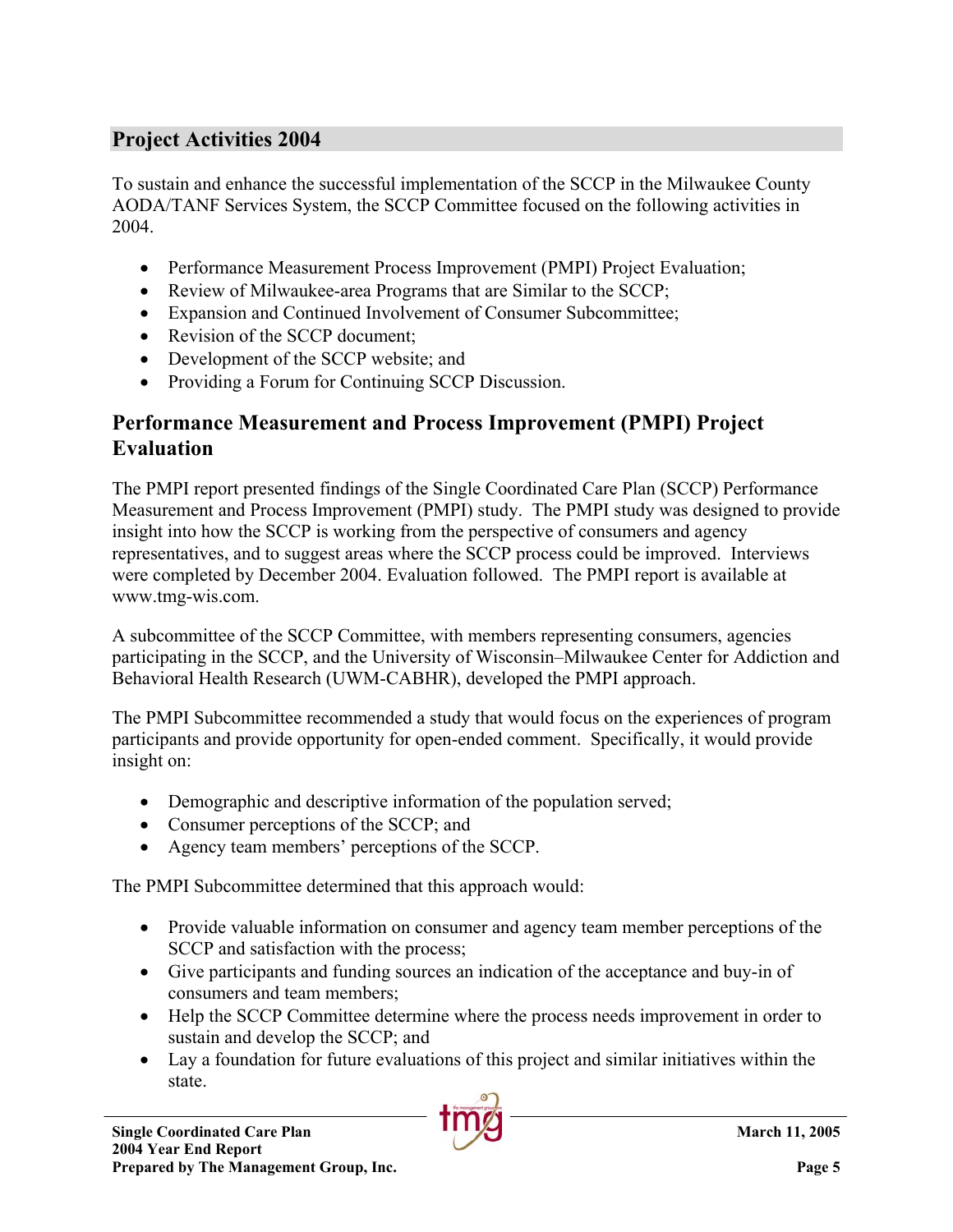Separate survey tools were designed for consumer respondents and for agency staff who participated on SCCP teams. The consumer survey was administered using an interview format, with either in-person or telephone interviews. The agency survey was distributed in a written format. Some 35 consumers and 112 agency staff responded to the survey.

### *Key Findings-Consumer Respondents*

The demographic profile of consumers responding to the survey can be summarized as follows:

- Some 94% of consumer respondents were female.
- Most consumer respondents did not currently have partners. Only 20% of consumer respondents reported having partners.
- African Americans predominated in the survey group, as 66% of respondents, followed by Caucasians (17%) and Hispanics (17%).
- Some 57% of consumer respondents were unemployed, with the remainder working either full- or part-time. Most consumer respondents (69%) had income of less than \$5,000 over the last twelve months. No consumer had income above \$10,000.
- All of the consumer respondents were involved in the AODA treatment system. In addition, 74% were involved with W-2, 45% with Child Welfare, and 26% with Department of Corrections.
- The average age of a respondent was 32, and 89% of the consumer respondents were between the ages of 25 and 44.
- The average age of consumer respondents' children was 10. On average, respondents had 3.7 children.

*The findings of the Consumer Interviews were very favorable for the SCCP and the treatment experience in general. A high percentage of consumer respondents agreed that the SCCP has had a beneficial influence on their treatment and on their lives. In fact, 80% (28) of respondents gave an "A" or "A+" when asked what grade they would give the SCCP process.* 

The general accomplishments noted by consumer respondents include:

- The SCCP enhanced team collaboration and consistency on behalf of consumers.
- Consumer respondents thought they were at the center of their care plan and were encouraged by having the team support their skills and strengths.
- Many consumer respondents said they felt successful in making progress toward their goals.
- The majority thought families were involved as much as the consumer respondents wanted them to be.
- Consumer respondents offered thoughtful recommendations for continuing and improving the process.

The area where consumer respondents expressed most concern about the SCCP process was family involvement. Consumer respondents' families were not always involved in the coordinated care process the way the consumer wanted them to be.

**2004 Year End Report**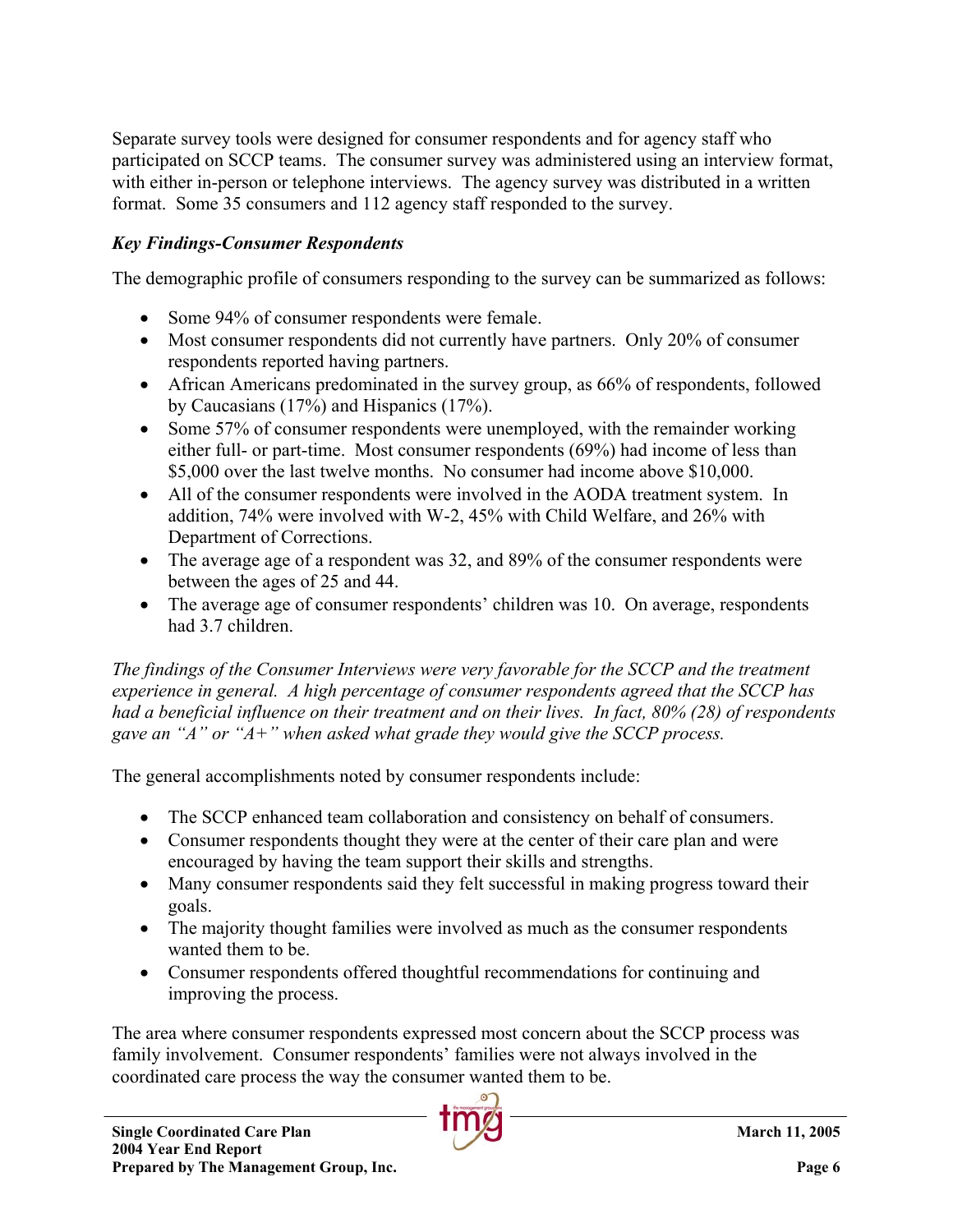#### *Key Findings-Agency Respondents*

Of the 112 surveys returned, 44 (39%) were from employees of AODA treatment agencies, 16 (14%) were from DOC, 30 (27%) were from Child Welfare, and 19 (17%) were from the W-2 system. In addition, Wraparound Milwaukee care coordinators returned three questionnaires  $(3%)$ .

The findings of the Team Member Questionnaire were generally very favorable about the SCCP. There was an overall perception that it has been helpful to everyone involved in the process. Based on team member responses:

- The SCCP and the strength-based, consumer-centered philosophy have been very valuable to consumers in a number of ways.
- The SCCP has been very useful as a tool in consumer recovery.
- The SCCP team approach is serving consumers better than previous approaches.
- Interagency communication has been improved due to the SCCP process and plan.
- Interagency understanding and knowledge of other agencies' responsibilities and functions have improved.

Respondents identified the following challenges to be addressed:

- Team members experienced different levels of demand on their time in using the SCCP depending on their role and agency association.
- Respondents expressed some need for training on the SCCP. Again, the need seemed to vary based on agency and role on the SCCP team.
- Many respondents said that they used the SCCP in addition to other care plans, which suggests duplication of efforts and increased time spent.
- Sometimes, team members did not receive copies of the SCCP plan from the facilitator.

### *Follow-up for the PMPI*

Results from the PMPI survey were presented to the SCCP Committee. Discussion focused on:

- 1. More fully integrating the whole family into the SCCP process. Included in this discussion were suggested areas of improvement. The committee took these areas under consideration and discussed them at a follow-up committee meeting.
- 2. Approaches for assuring that the plan document is given to all team members.
- 3. The need for additional SCCP training, including training on Wraparound Philosophy, the SCCP process and facilitation skills.

The committee will continue to work on these issues in 2005.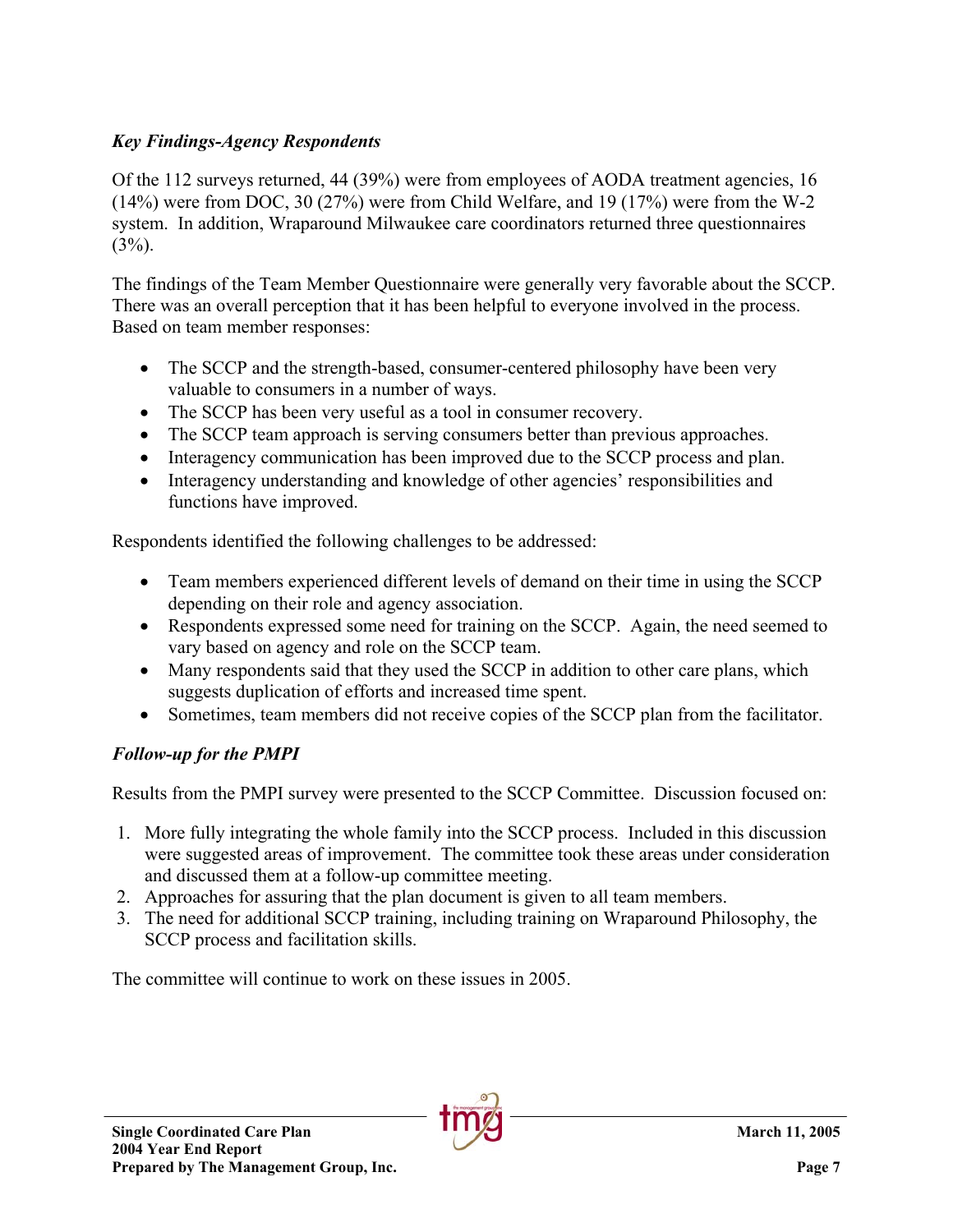# **Review of Milwaukee Area Programs That Are Similar to the SCCP**

The use of coordinated care planning teams is growing significantly. Whether they use the NEXUS SCCP or were developed independently of the SCCP program, the rise in the number of these service plans indicates a burgeoning acceptance of a team-based, consumer-centered philosophy. It is a trend that is moving across most human services agencies.

In 2004, the SCCP Committee reviewed a variety of coordinated care planning programs currently being used in Milwaukee County. These programs included:

- The Bureau of Milwaukee Child Welfare:
- Wisconsin Department of Corrections The Ellsworth Project;
- Making Connections Milwaukee Child Protection Pilot;
- Milwaukee Public Schools;
- Milwaukee TANF:
- Wisconsin Department of Corrections Female Offender Treatment Alternative Program; and
- Milwaukee County Behavioral Health Division Wraparound Milwaukee.

These organizations met with the committee to discuss how their care planning process worked. Based on these presentations, a comparison table grid was developed by TMG that showed basic elements of each program. The comparison tables are available at www.tmg-wis.com.

After surveying this range of programs, it became evident that coordinated care planning approaches now serve a variety of populations: Milwaukee public school children; incarcerated women who have children; children and adolescents with severe mental health issues; residents rebuilding their neighborhoods; single mothers with substance abuse issues, and families in crisis.

Not surprisingly, there is tremendous variation in care plan training, team staffing, consumer requirements, and service coordination from program to program. There is also, at times, a duplication of coordinated care plans and potential conflicts between the SCCP and other coordinated service plans. Still, there seem to be many more similarities than disparities.

#### *"Competing Care Plans" and Potential Conflicts*

Coordinating services from multiple agencies in one care plan is a primary goal of the SCCP. However, some agencies using the SCCP also continue to employ their own agency care plans as well. For example, both W-2 and Child Welfare have their own requirements for formal care plans. While the key elements of these plans should be reflected in the SCCP, this does lead to some duplication and potential for inconsistency.

Perhaps a more significant concern is "single" plan initiatives operating independently in separate systems. This creates the potential for conflicting plans, and duplicative services and family care teams. In some cases, a Child Welfare Coordinated Service Team (CST) is made up of family-based coordinated service team members nearly identical to SCCP family teams

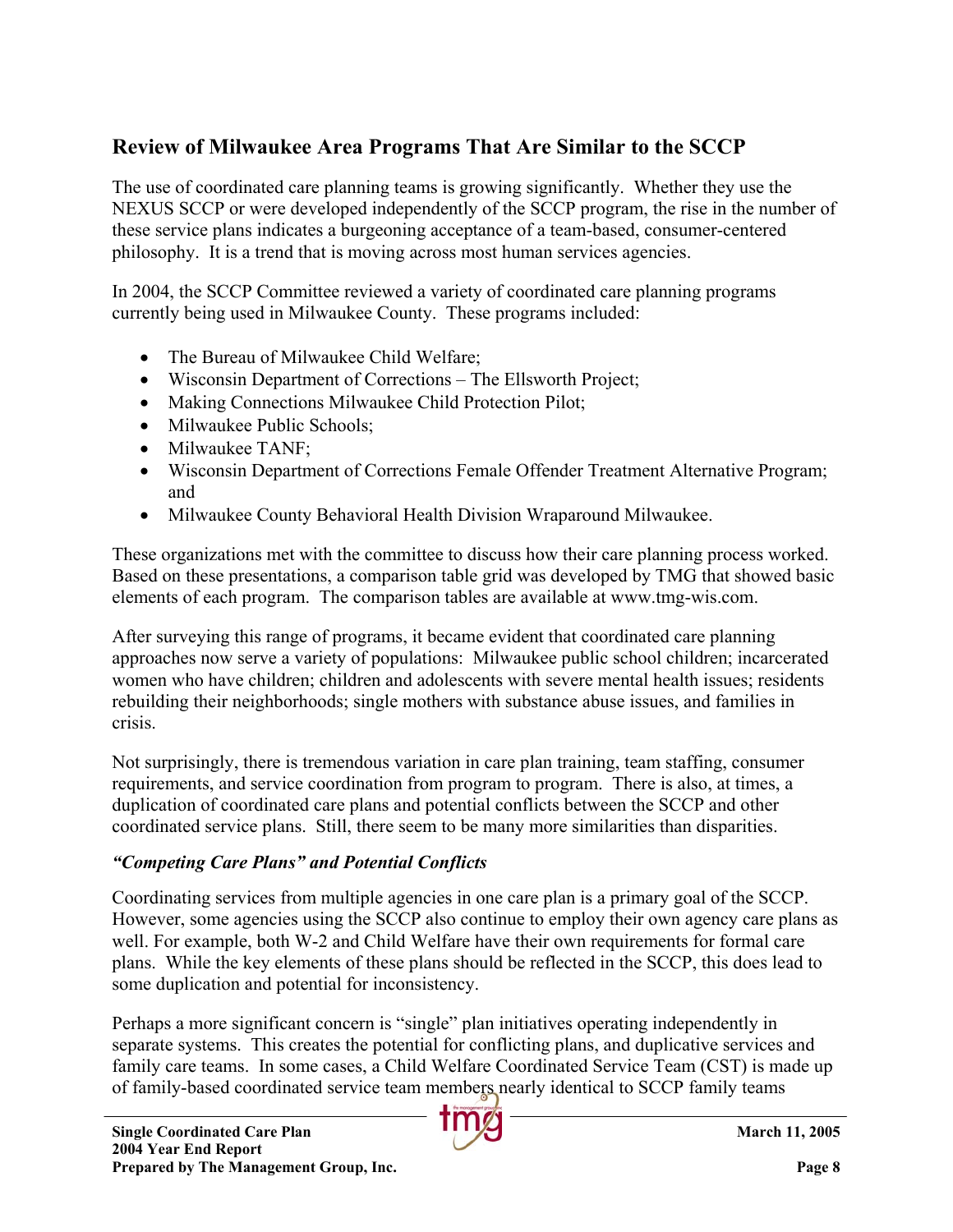developed by a consumer's AODA treatment facilitator. The same family may have two "single" plans.

This has the potential to confuse family team members serving on both teams as well as the consumer involved in both plans. Moreover, agency staff serving on both teams may find that they are devoting twice as much work time for team meetings as they normally would. Assuring that these processes complement and coordinate with each other, and that they are not duplicative or competing, is an issue that will be addressed by the SCCP committee in 2005.

# **Expansion and Increased Involvement of Consumer Subcommittee**

Since the inception of the SCCP, consumer involvement has been an integral part of the program. In 2004, the SCCP consumer subcommittee continued to be a vital and influential contributor to the larger SCCP Committee. While it has been a challenge to help the group expand its membership and further define its role, the group's activities last year suggested that the subcommittee is evolving into a more proactive and influential component of the program.

### *Expanding and Marketing Membership*

The Consumer Subcommittee took major steps in 2004 to expand its membership. The result was that by year's end the group had added several new members and was going to continue to try to bring in more. To that end, Consumer Subcommittee members started giving presentations at AODA agencies. They discussed the benefits of being an SCCP consumer subcommittee member, and how committee membership can offer positive benefits for all consumers. They presented at the Star Group, UMOS, and planned discussions for Meta House and UCC. Response was favorable and at least one new member joined as a result of these sessions. Equally important, they had begun the process of disseminating information about the SCCP.

### *Raising Practical Issues and Making Recommendations*

Giving first-hand, experiential observations and suggestions about the SCCP program and ways it can be improved are some of the most valuable contributions the consumer subcommittee members can provide. The subcommittee met regularly in 2004 and contributed a number of very useful suggestions. Following are some consumer suggestions raised:

- More focus on children. This would include information and education on AODA issues for consumers caring for children, such as foster parents and family members. Also information for children themselves about having a parent with substance abuse problems.
- Expanding the program's definition of 'families' to include friends and relatives beyond immediate family members.
- Expanding the definition of 'after-care' to mean that consumers have access to resources, both informal and formal. This is considered vital for relapse prevention and long-term sobriety.

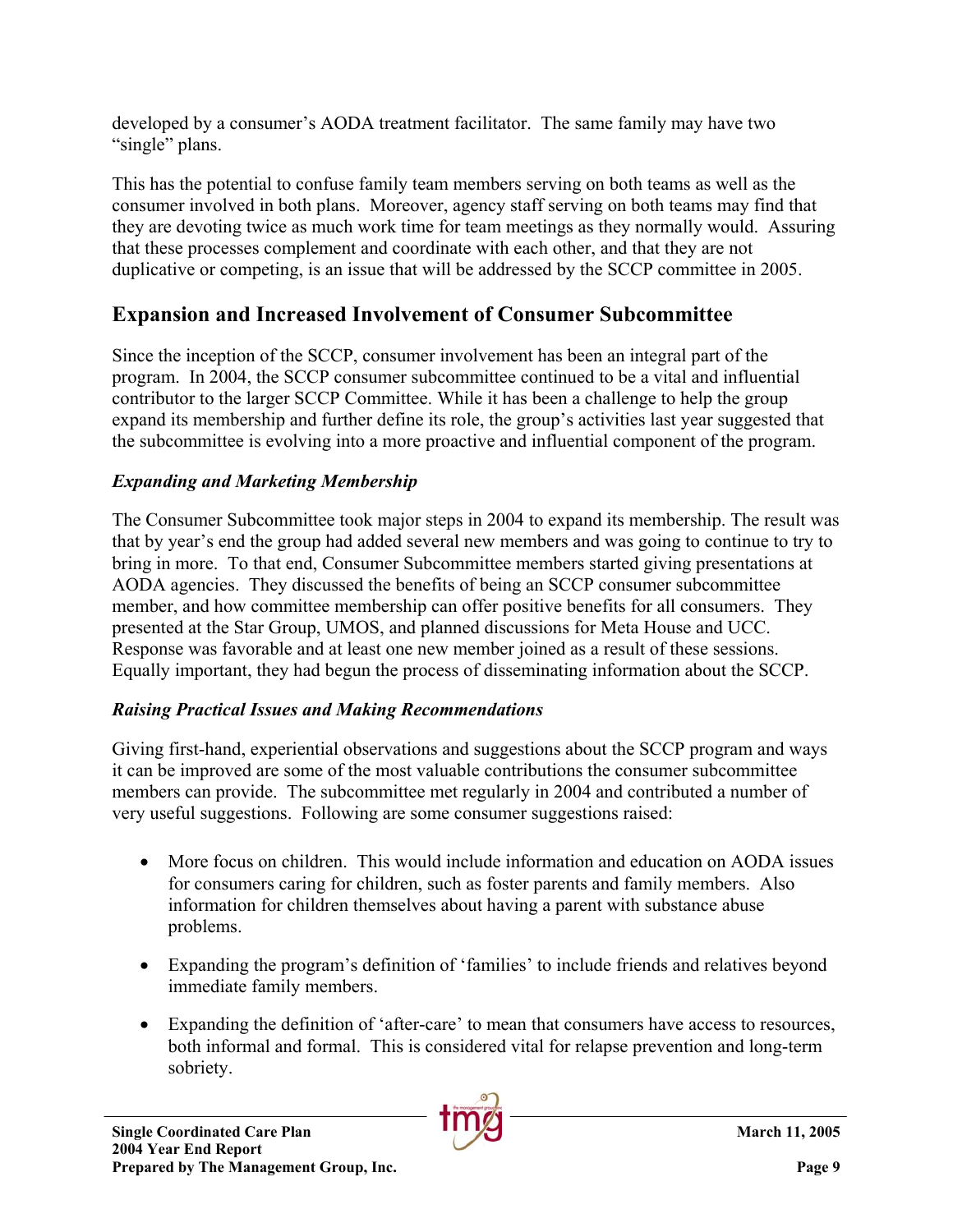- Identifying consumer triggers and providing sensitivity training for teams.
- Counselors and team members need to be aware that while consumers are trying to get help with their own issues, they're reluctant to divulge things that could hurt them or be used against them. Past issues such as a mental illness diagnosis or incarceration could prevent people from having their children returned to their care.
- Due to many hidden issues, all consumers should be seeing a therapist.
- Because removing a child from the home is an extremely stressful experience—a stressor than can lead to a relapse— parents should be able to get preventative help before a decision about the child is made.
- Consumers involved in both the SCCP and the Child Welfare CST process expressed confusion about the duplication of services.

## *Developing New Tools as Supports*

The consumer subcommittee expressed the desire to develop a support tool that would help them compile and easily access their program achievements. This is consistent with the strength-based focus of the SCCP. Consumers involved with the SCCP could be encouraged to develop and maintain a personal portfolio for compiling and organizing their achievements—completion of parenting classes, job training certificates, anger management course completion, personal letters of recommendation, etc. This type of support tool would function for consumers as a kind of resume. The Subcommittee proposed to test it on a handful of consumers first, and then expand usage for all SCCP consumers. This concept will be raised with the full SCCP Committee early in 2005.

Consumer subcommittee meeting notes can be found in Attachment B.

# **Revision of the SCCP Document**

The development and revision of the SCCP form has been an ongoing process. Throughout the development of the SCCP program, two different workgroups have made major form revision recommendations that have been accepted and implemented by the SCCP Committee. Most recently, the form was revised in 2003. However, in mid 2004, the DHFS Bureau of Mental Health and Substance Abuse Services (BMHSAS) of the Milwaukee County Behavioral Health Division expressed concern that the "new" version of the SCCP form that was revised in 2003 does not request the informational detail that the state and county need for their purposes. They said they were concerned that the most recent revised form might make it more difficult to access payment from Medicaid or other sources.

Consequently, a 2004 form revision workgroup was established and met in Milwaukee in August. It was agreed that BMHSAS staff would revise the original 2002 form to include the fields necessary to capture more information. This revision should be completed in early 2005. In the meantime, SCCP teams are using the 2002 form.

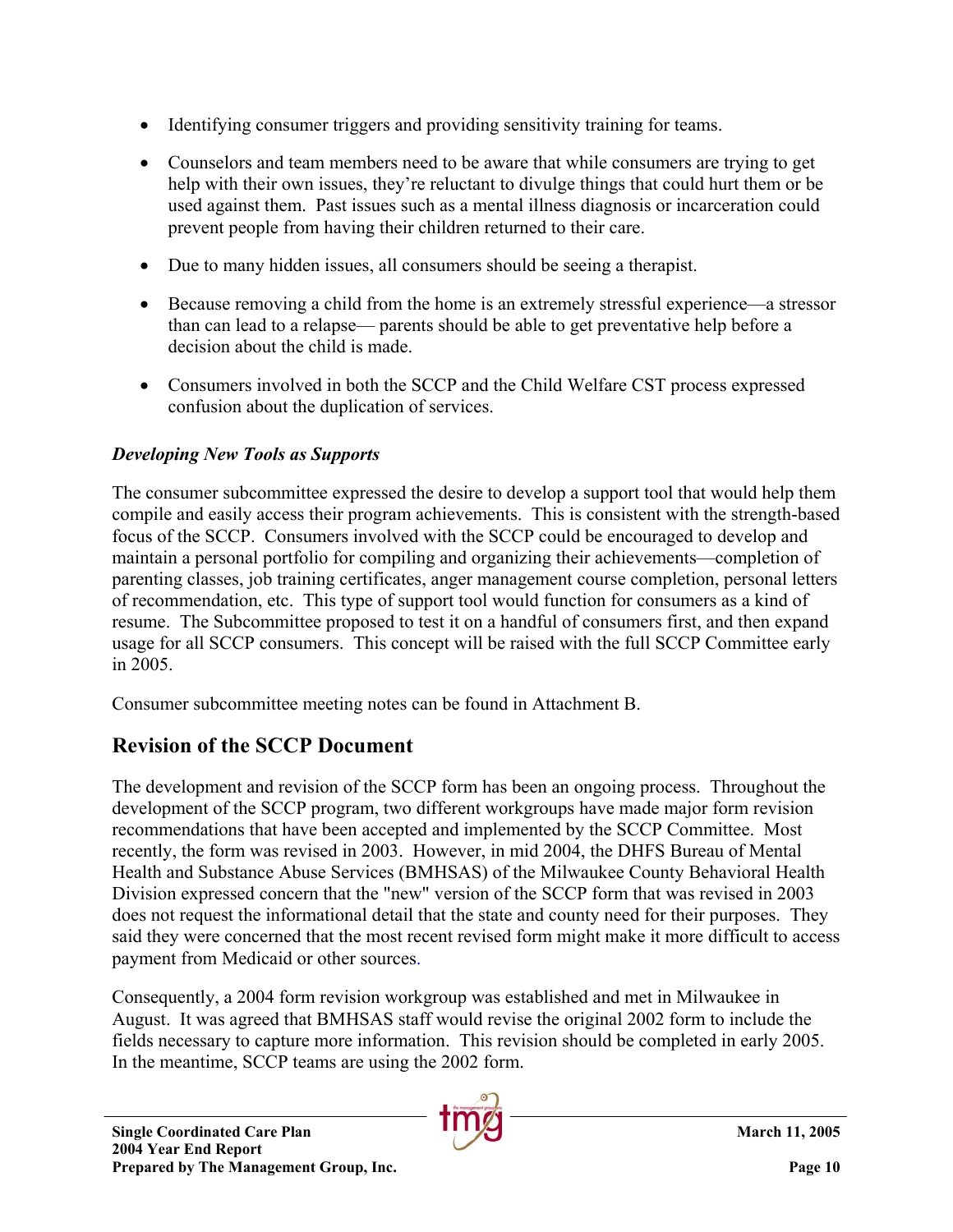The 2002 SCCP form is provided in Attachment C.

### **Development of the SCCP Website**

TMG created an SCCP web page and link on the TMG website. Along with giving the program a presence on the World Wide Web, the SCCP website provides the opportunity to access to basic SCCP information from anywhere, at any time. To access it, first go to www.tmg-wis.com, and then choose the Single Coordinated Care Plan link.

The site contains an SCCP overview, the SCCP Form, Instructions for Using the Form, a Contact List of up-to-date program contacts, Initial Consent for Release forms, the SCCP Process Guide, the PMPI, and 2001, 2002, 2003, and 2004 Year End Reports. These files are all in PDF format. They can be printed, or the link can be e-mailed, but users cannot open the files or download them and work within them as interactive documents. The website is periodically updated to reflect changes in the program and contact information. As part of the SCCP website, *The SCCP Process Guide* has been converted into an electronic document and posted on the SCCP website. Updates are now made in the electronic version.

### **Providing a Forum for Continuing SCCP Discussion**

SCCP Committee meetings continued to provide a forum for discussion of current and evolving issues regarding the SCCP, and for persons involved in the process to share experiences and learn from one another. The SCCP committee met seven times in 2004.

### **Status of the SCCP**

### **The SCCP Committee**

The SCCP Committee continued to have a committed core of attendees in 2004. While committee membership changed throughout the year with staffing turnovers and agency reorganizations, each system participating in the SCCP process was regularly represented at the SCCP Committee meetings. In addition, the SCCP Committee reached out to invite new members from Milwaukee Public Schools, the Making Connections program, and Wisconsin Community Services.

Seven SCCP committee meetings were held in 2004, each with regular attendance from the following agencies:

- AODA/TANF Treatment Providers:
	- o Benedict Center
	- o Horizons
- MetaHouse:
- Milwaukee Women's Center:
- Bureau of Milwaukee Child Welfare ;
- Consumers;

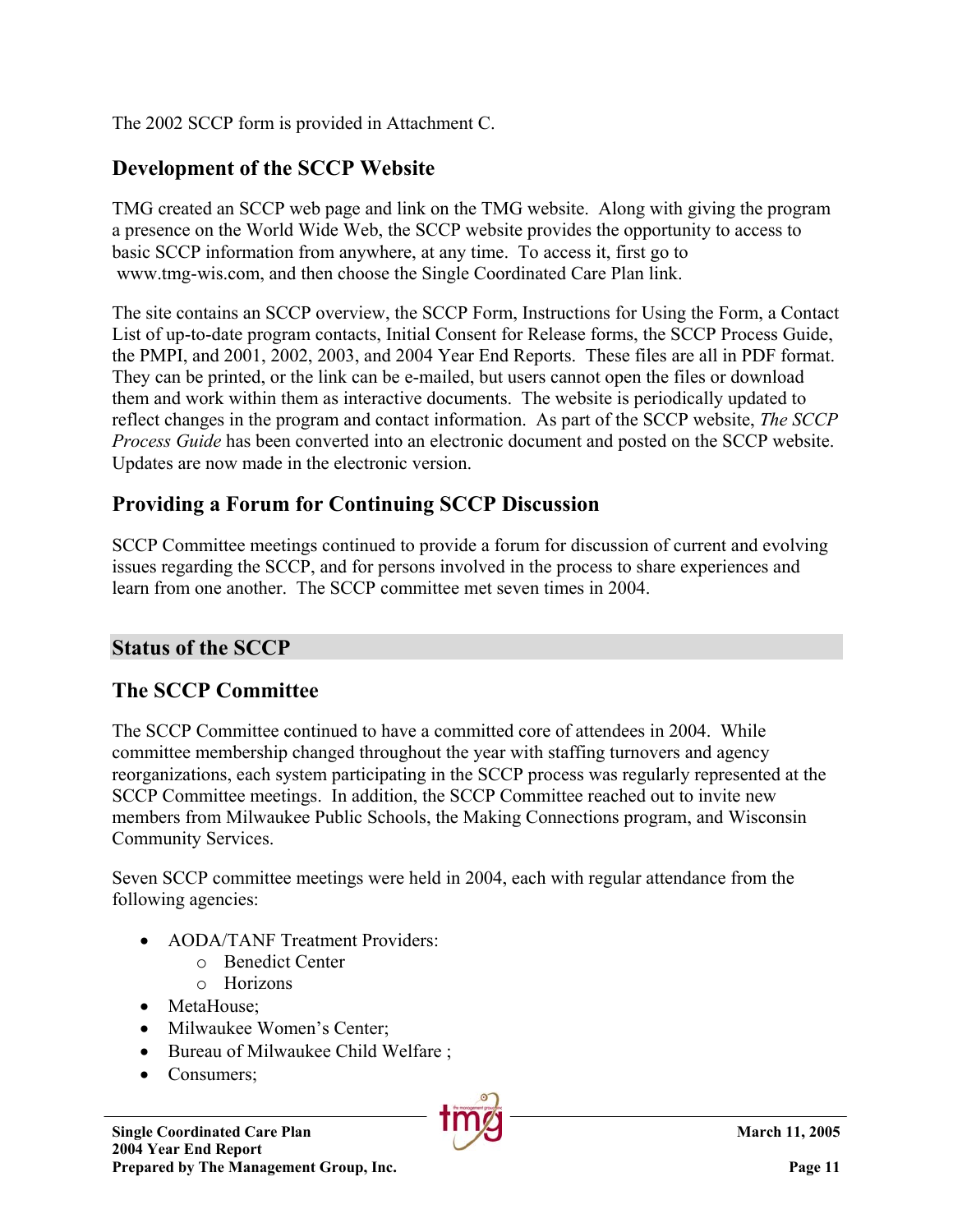- Department of Corrections;
- Milwaukee County Department of Human Services;
	- o Division of Behavioral Health
	- o Division of Economic Support
- W-2 Agencies;
	- o Maximus, Inc.
	- o OIC-GM
	- o UMOS
- Wisconsin Department of Health and Family Services, Bureau of Mental Health and Substance Abuse Services;
- Wraparound Milwaukee:
- University of Wisconsin Milwaukee/CABHR; and
- Making Connections Milwaukee.

An average of 20 members, including consumers, attended the SCCP Committee meetings in 2004.

In addition to cross-system representations at committee meetings, the SCCP Committee also hosted a variety of guest speakers and topics in 2004, including:

**Paul Radomski** – Director Adult Community Services, Milwaukee County Division of Behavioral Health, presented on the redesign of AODA services for Milwaukee County.

**Daysi Jimenez** – St. Rose Youth and Family Center Family Transition Facilitator, presented on the Aftercare Demonstration project, which was created to help incarcerated women reunite with their families and successfully reintegrate into the community.

**Dick Theado and Tamara Grigsby** – Consultants with the Making Connections Milwaukee community program, they discussed a community initiative that focuses on family strengthening and neighborhood transformation.

**Kevin Boland** – Program Manager for Wisconsin Community Service Network (WCSN), spoke about the organization of the Bureau of Milwaukee Child Welfare, the role of WCSN at Sites 1 and 2, and how Coordinated Service Teams have been integrated into services the agency provides.

**Barb Parisi** – Milwaukee Public Schools (MPS) Coordinator for Social Services, Transition and Community Services and School-to-Work presented on the school systems' use of coordinated service teams with individual education plans (IEPs) and collaborative service teams (CSTs).

The SCCP Committee Meeting Minutes from 2004 are provided in Attachment D.

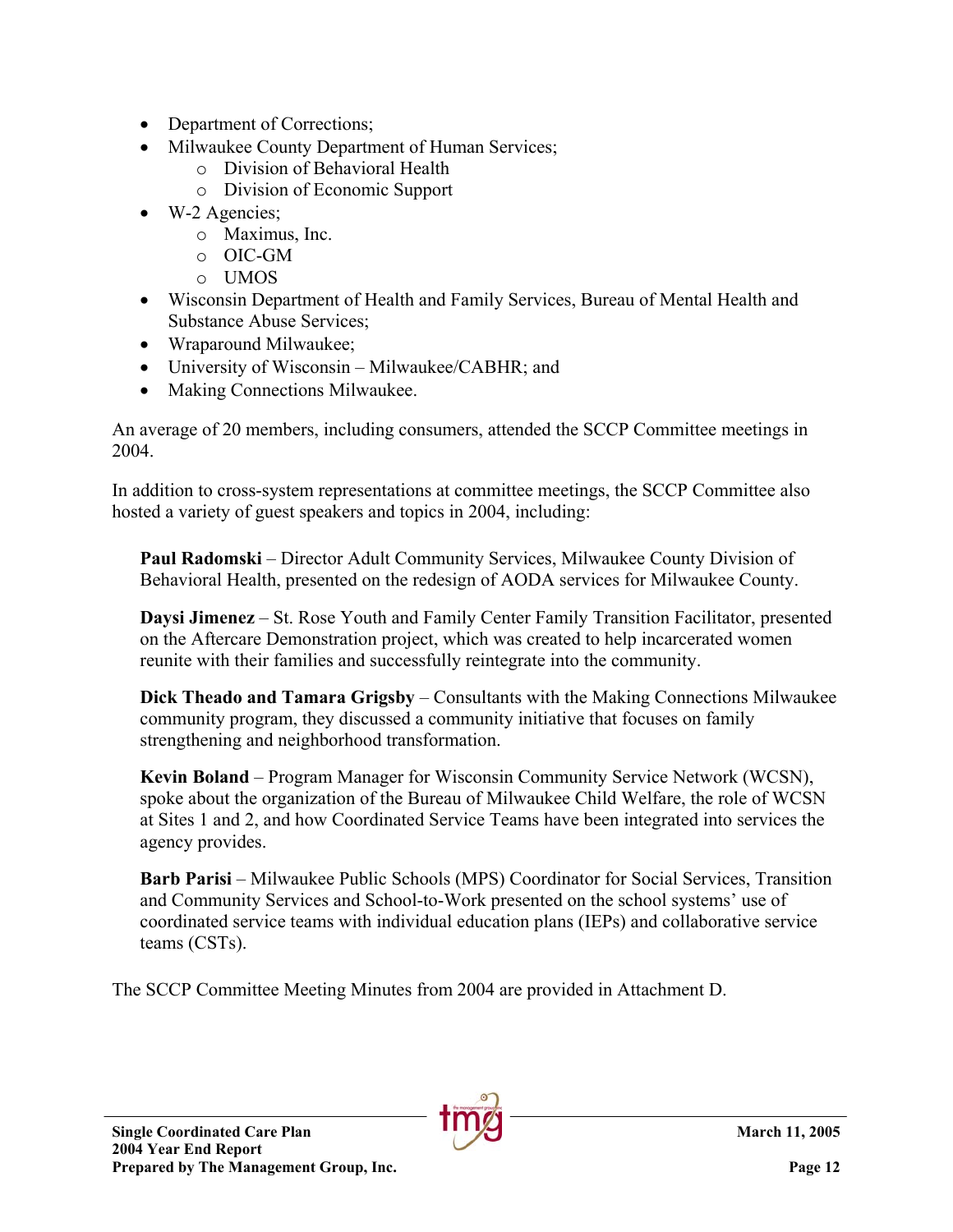## **SCCP Usage**

The SCCP continues to be used with TANF-eligible consumers in the five primary treatment centers in Milwaukee County's AODA/TANF Services System: Horizons, MetaHouse, Milwaukee Women's Center, the United Community Center (UCC), and The Benedict Center.

Different facilitation models are being used in each agency. MetaHouse's facilitators are drawn from a pool of trained facilitators who may or may not be providing direct case management services to SCCP consumers; Milwaukee Women's Center has dedicated facilitators using the SCCP with TANF-eligible clients; UCC uses a similar model. Outside of the five primary agencies, Wraparound Milwaukee provides SCCP facilitation for TANF-eligible clients of "voucher" AODA agencies.

### **Strengths of the SCCP**

Consumers on the SCCP Committee consistently report that the SCCP is a very effective approach to care planning and that they would like to see its use expand. Similarly, PMPI survey data shows that consumers continue to respond well to having teams of people working collaboratively on one plan and focus on their particular strengths and needs.

Reports from the systems using the SCCP are also positive. The agencies that are using the plan have liked the changes in the format and continue to use it with TANF-eligible and non-TANF consumers. W-2 Financial and Employment Planners, Child Welfare workers, and Corrections staff are attending SCCP meetings at a higher rate. Facilitators report that it seems to be getting easier to get system representatives to the table.

The SCCP website is very heavily used. Google, Yahoo, Lycos and MSN searches using key words for "single coordinated care plan" put the site at the top of the results list. Google entrees are ordered according to the number of references and links a site receives.

In addition, the systems continue to respond well to having regular opportunities for crosssystem dialogue and learning. This is reflected in consistently strong attendance rates at the SCCP Committee meetings. SCCP Committee members are working hard to improve the SCCP process in their agencies and embrace the core values embedded in the process.

Another strength of the SCCP Committee is its capacity to identify and resolve problems in the system quickly. Because agencies share their successes and concerns at each meeting, problems raised can be quickly addressed because of the connections established through the committee and through the SCCP team meetings themselves. The opportunities for networking and regular problem solving between systems are two notable benefits of the SCCP project.

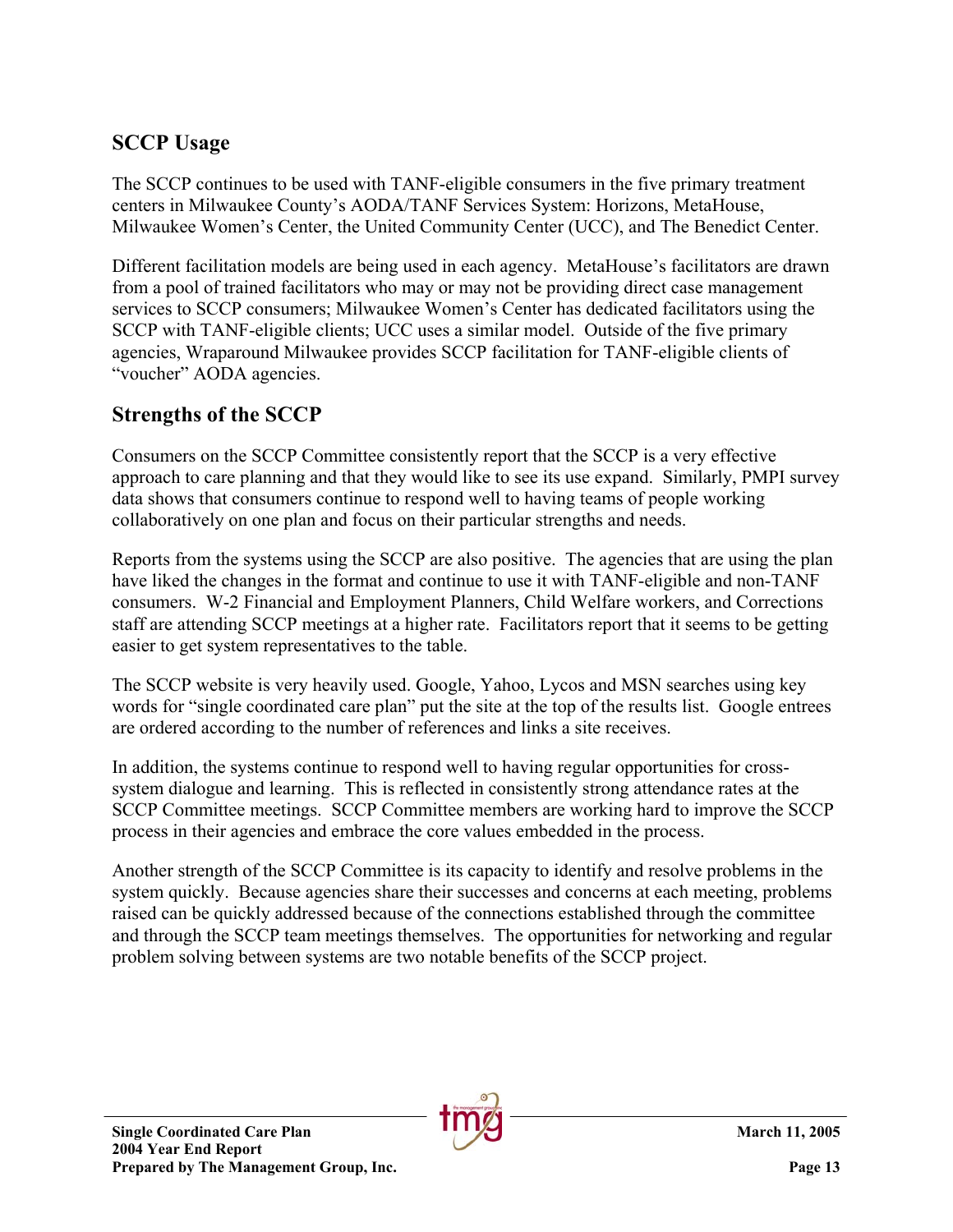### **SCCP Concerns**

Several issues continued to be important in 2004.

#### **Duplicative care plans.**

Continuing concern has been the duplication of single care planning initiatives. The primary purpose of the SCCP was to eliminate multiple care plans. With the introduction of Community Service Teams (CSTs) by the Bureau of Milwaukee Child Welfare in late 2003, members of the SCCP have voiced concern that consumers could be required to attend both CSTs and SCCPs, resulting again in multiple, possibly conflicting plans. Milwaukee County Division of Behavioral Health asked AODA/TANF provider agencies to address this issue in their contracts with the county, but discussions throughout 2004 continued to raise questions about how the seemingly concurrent processes are working. It will be important to continue to have conversations about possible duplication of care plans and, ultimately, devise a strategy for having co-existing, even complementary, care plans. Ultimately, high-level administrators from the appropriate agencies will need to be involved in the discussion.

#### **Continued Involvement of High-level Administrators.**

From the beginning of the SCCP project, one of the most important objectives was to have buy-in from high-level administrators at the state and in each of the systems that were being asked to participate on SCCP teams. With this high-level collaboration, systems involved in the SCCP are afforded more flexibility and opportunities to change policies and practices that inhibited the success of consumers. In 2004, the SCCP continued to enjoy cross–system support and benefit from the input and attention of high-level staff. With the SCCP being used as an integral part of the Wiser Choice program in 2005, high-level support is even more crucial.

#### **Changes to the Plan Document.**

At the end of 2004, the original SCCP form, developed in 2002, was being used. The "revised" 2003 form was no longer in use. Facilitators raised concerns that the 2002 form is somewhat time-consuming and cumbersome to complete, while BMHSAS and the Milwaukee Division of Behavioral Health raised concerns that the 2003 revision did not include all-important information. Revision of the form to reflect the needs of all parties is a high priority in 2005.

#### **Focus on the Family.**

The Consumer Subcommittee has pointed out that the SCCP would be more effective if it broadened its emphasis to encompass the whole family, rather than its current primary focus on the adult consumer receiving substance abuse services.

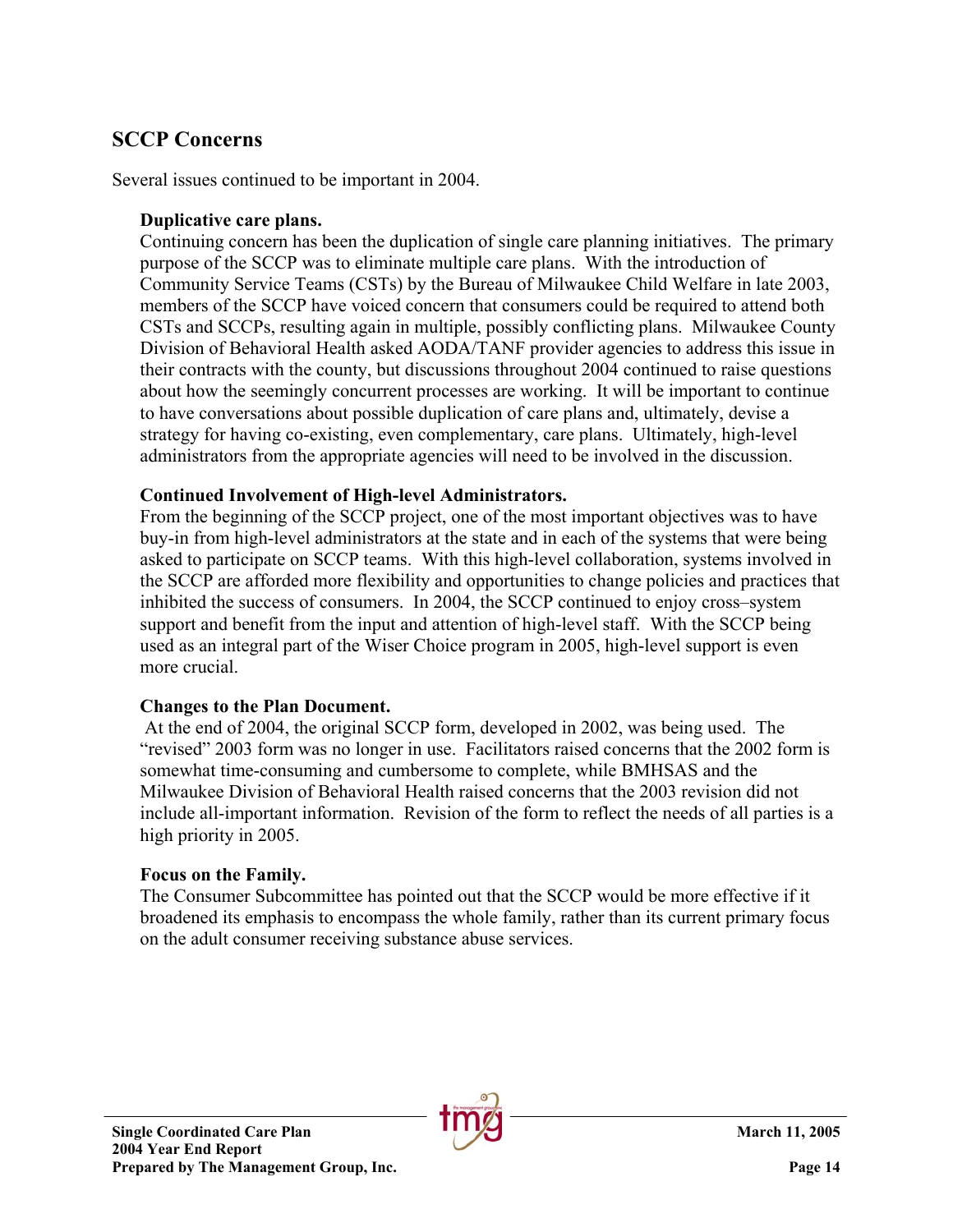### **Next Steps for 2005**

As the SCCP evolves and expands, TMG and the SCCP Committee continue to address both new and existing issues and topics. Following are potential topics or projects that the SCCP committee may wish to consider for 2005.

#### **Expansion of the SCCP to the Wiser Choice Program.**

The Milwaukee County Behavioral Health Division is requiring use of the SCCP for the Wiser Choice Program. The SCCP will constitute the plan of care for this program and will trigger authorization of payment for services. Adapting the SCCP form and process to the Wiser Choice Program and providing training to contract agencies that will be providing SCCP facilitation through Wiser Choice will be a major priority for 2005.

#### **Cross-system collaboration**.

During 2004, the SCCP Committee identified and discussed multiple "SCCP-like" programs, including programs in Corrections and Child Welfare. It identified issues regarding duplication and the need for coordination of these efforts. A priority for 2005 could include working with the systems sponsoring these "SCCP-like" programs to assure coordination and prevent duplication. However, to be fully effective, this will require active participation and input from top management of each system.

#### **Developing new consumer tools.**

The Consumer Subcommittee has suggested development of "SCCP portfolios" for consumers with SCCP teams. These portfolios would give consumers a place where they can record accomplishments and collect and display their personal achievements, pulling together in one place information that will help them develop resumes and monitor achievement of their personal goals.

### **Incorporation of Core Values into the SCCP Process**.

 The SCCP is built around the Core Values—however it is sometimes challenging to incorporate the Core Values into actual teamwork. The SCCP Committee could provide an opportunity for facilitators, consumers and agency team members to come together to discuss practical approaches and real experiences in incorporating the core values into SCCP practice. This could be done at the full meetings of the SCCP, or, if there is interest from participating agencies, a subcommittee with facilitators, consumers and agency staff could meet regularly to discuss and share approaches for incorporating the core values. For example:

- o What are strategies for building plans around consumer strengths?
- o How can teams more effectively use natural and community supports?
- o How can teams best address the needs of the whole family?

### **SCCP Form Design.**

Efforts are continuing to redesign the SCCP form in a way that provides information needed by the State and County, is efficient to fill out, and is easily understandable by all involved.